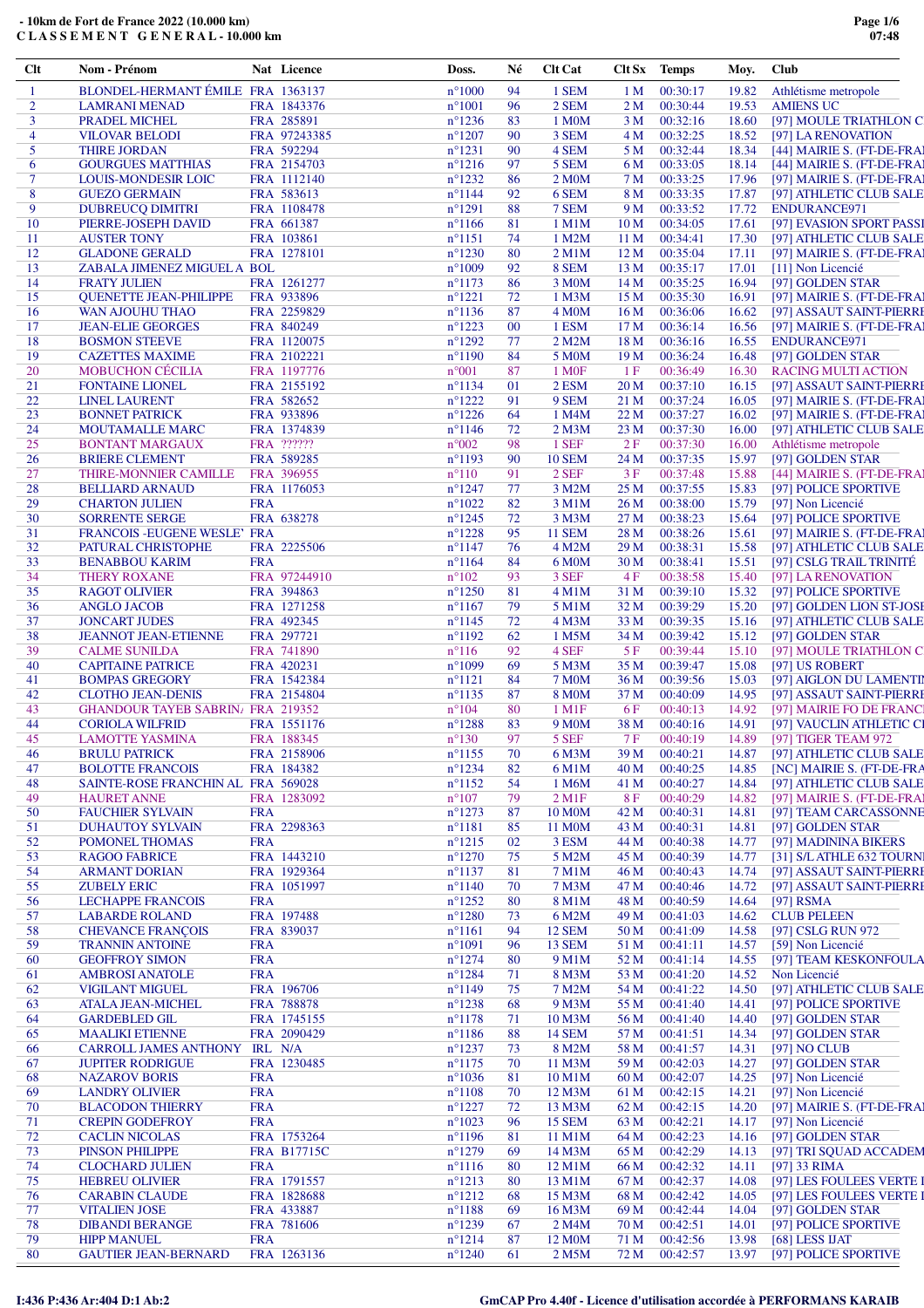| Clt        | Nom - Prénom                                         |            | Nat Licence        | Doss.                              | Né       | <b>Clt Cat</b>                 | Clt Sx Temps              |                      | Moy.           | <b>Club</b>                               |
|------------|------------------------------------------------------|------------|--------------------|------------------------------------|----------|--------------------------------|---------------------------|----------------------|----------------|-------------------------------------------|
| 81         | <b>DUPUIS YANN KEE</b>                               | <b>FRA</b> |                    | $n^{\circ}1072$                    | 75       | 9 M2M                          | 73 M                      | 00:42:59             | 13.96          | [97] Non Licencié                         |
| 82         | <b>JOSEPH REMY-ROBERT</b>                            |            | FRA 1735470        | $n^{\circ}1233$                    | 73       | 10 M2M                         | 74 M                      | 00:43:11             | 13.90          | [97] MAIRIE S. (FT-DE-FRA)                |
| 83         | <b>RAMPHORT DANIEL</b>                               | <b>FRA</b> |                    | $n^{\circ}1035$                    | 69       | 17 M3M                         | 75 M                      | 00:43:11             | 13.90          | [97] Non Licencié                         |
| 84         | <b>LAURENT ASTRID</b>                                |            | FRA 1182481        | $n^{\circ}103$                     | 69       | 1 M3F                          | 9F                        | 00:43:22             | 13.84          | [NC] MAIRIE DE FORT DE I                  |
| 85         | <b>ELISEE JACQUES</b>                                |            | FRA 831391         | $n^{\circ}1183$                    | 71       | 18 M3M                         | 76 M                      | 00:43:33             | 13.78          | [97] GOLDEN STAR                          |
| 86         | <b>ENJALBERT BASTIEN</b>                             | <b>FRA</b> |                    | $n^{\circ}1101$                    | 97       | <b>16 SEM</b>                  | 77 M                      | 00:43:43             | 13.72          | [97] Non Licencié                         |
| 87         | <b>JEAN PHILIPPE JOSE</b>                            |            | FRA 1635668        | $n^{\circ}1141$                    | 62       | 3 M5M                          | 78 M                      | 00:43:44             | 13.72          | [97] ASSAUT SAINT-PIERRI                  |
| 88         | <b>JEREMIE ULRICH</b>                                |            | FRA 2095567        | $n^{\circ}1275$                    | 89       | <b>17 SEM</b>                  | 79 M                      | 00:43:52             | 13.68          | [97] TIGER TEAM 972                       |
| 89         | FERNANDEZ DE LEZEA AMA ESP                           |            |                    | $n^{\circ}037$                     | 90       | 6 SEF                          | 10F                       | 00:43:52             | 13.68          | [97] Non Licencié                         |
| 90         | <b>BORRY BERNARD</b>                                 |            | FRA 2434445        | $n^{\circ}1169$                    | 72       | 19 M3M                         | 80 M                      | 00:43:53             | 13.68          | [97] GOLDEN STAR                          |
| 91         | <b>FAVREAU LOGAN</b>                                 | <b>FRA</b> |                    | $n^{\circ}1061$                    | 87       | 13 M <sub>0</sub> M            | 81 M                      | 00:43:53             | 13.68          | [97] Non Licencié                         |
| 92         | <b>VIGERAL JULIEN</b>                                |            | FRA 2191045        | $n^{\circ}1189$                    | 81       | 14 M1M                         | 82 M                      | 00:43:59             | 13.65          | [97] GOLDEN STAR                          |
| 93         | <b>HARZI SAMI</b>                                    | <b>FRA</b> |                    | $n^{\circ}1044$                    | 84       | 14 M <sub>0</sub> M            | 83 M                      | 00:44:04             | 13.62          | [97] Non Licencié                         |
| 94         | <b>CAPRON JOSEPH</b>                                 | <b>FRA</b> |                    | $n^{\circ}1078$                    | 71       | 20 M3M                         | 84 M                      | 00:44:11             | 13.58          | [97] Non Licencié                         |
| 95         | <b>BLAMEBLE PIERRE</b>                               | <b>FRA</b> |                    | $n^{\circ}1032$                    | 77       | 11 M2M                         | 85 M                      | 00:44:14             | 13.57          | [94] Non Licencié                         |
| 96<br>97   | ROUSSEAUX ROMAIN                                     | <b>FRA</b> | FRA 2433229        | $n^{\circ}1248$<br>$n^{\circ}1098$ | 91<br>90 | <b>18 SEM</b><br><b>19 SEM</b> | 86 M                      | 00:44:24<br>00:44:24 | 13.52          | [97] POLICE SPORTIVE                      |
| 98         | <b>RIZZO ROMAIN</b>                                  | <b>FRA</b> |                    | $n^{\circ}1076$                    | 83       |                                | 87 M<br>88 M              | 00:44:33             | 13.51          | [97] Non Licencié                         |
| 99         | <b>LASSOURCE JONATHAN</b><br><b>CHARABIE CYNTHIA</b> | <b>FRA</b> |                    | $n^{\circ}122$                     | 83       | 15 M <sub>0</sub> M<br>2 M0F   | 11F                       | 00:44:37             | 13.47<br>13.45 | [97] Non Licencié<br>$[97]$ RSMA          |
| 100        | <b>VAUCELLE PIERRE</b>                               | <b>FRA</b> |                    | $n^{\circ}1049$                    | 88       | <b>20 SEM</b>                  | 89 M                      | 00:44:43             | 13.42          | [35] Non Licencié                         |
| 101        | ROSE ANTOINETTE GERALD FRA 2063605                   |            |                    | $n^{\circ}1177$                    | 81       | 15 M1M                         | 90 M                      | 00:44:48             | 13.40          | [97] GOLDEN STAR                          |
| 102        | <b>MONTAY DAVID</b>                                  | <b>FRA</b> |                    | $n^{\circ}1162$                    | 75       | 12 M2M                         | 91 M                      | 00:44:49             | 13.39          | [97] CSLG RUN 972                         |
| 103        | <b>EMELIE JEAN-CHARLES</b>                           |            | FRA 292726         | $n^{\circ}1220$                    | 60       | 4 M5M                          | 92 M                      | 00:44:55             | 13.36          | [97] MAIRIE S. (FT-DE-FRAI                |
| 104        | <b>LACAVALERIE CEDRIC</b>                            |            | FRA 1635887        | $n^{\circ}1133$                    | 81       | 16 M1M                         | 93 M                      | 00:44:59             | 13.34          | [97] ASSAUT SAINT-PIERRI                  |
| 105        | <b>ELIAS PIERRE</b>                                  |            | FRA 878332         | $n^{\circ}1268$                    | 75       | 13 M2M                         | 94 M                      | 00:45:04             | 13.31          | [97] RUN CSLG 972                         |
| 106        | <b>BERNARD VINCENT</b>                               | <b>FRA</b> |                    | $n^{\circ}1054$                    | 77       | 14 M2M                         | 95 M                      | 00:45:06             | 13.31          | [22] Non Licencié                         |
| 107        | <b>GUIGNARD THOMAS</b>                               | <b>FRA</b> |                    | $n^{\circ}1060$                    | 97       | <b>21 SEM</b>                  | 96 M                      | 00:45:08             | 13.30          | [97] Non Licencié                         |
| 108        | <b>LANOIR MARVIN</b>                                 |            | FRA 2435405        | $n^{\circ}1154$                    | 86       | 16 M <sub>0</sub> M            | 97 M                      | 00:45:09             | 13.29          | [97] ATHLETIC CLUB SALE                   |
| 109        | <b>MONDESIR RITCHIE</b>                              | <b>FRA</b> |                    | $n^{\circ}1109$                    | 88       | <b>22 SEM</b>                  | 98 M                      | 00:45:12             | 13.28          | [97] Non Licencié                         |
| 110        | <b>JOSEPH LAWRENCE</b>                               |            | LCA 2202366        | $n^{\circ}1276$                    | 81       | 17 M1M                         | 99 M                      | 00:45:14             | 13.27          | [97] TIGER TEAM 972                       |
| 111        | <b>QUESADA LAURENT</b>                               | <b>FRA</b> |                    | $n^{\circ}1070$                    | 82       | 18 M1M                         | 100 <sub>M</sub>          | 00:45:17             | 13.25          | [97] Non Licencié                         |
| 112        | <b>BOULY KÉVIN</b>                                   | <b>FRA</b> |                    | $n^{\circ}1046$                    | 83       | 17 M <sub>0</sub> M            | 101 <sub>M</sub>          | 00:45:21             | 13.23          | [97] Non Licencié                         |
| 113        | <b>LOUISE DAVID</b>                                  |            | FRA 537498         | $n^{\circ}1182$                    | 76       | 15 M2M                         | 102 <sub>M</sub>          | 00:45:25             | 13.21          | [97] GOLDEN STAR                          |
| 114        | <b>HERVIOU THOMAS</b>                                | <b>FRA</b> |                    | $n^{\circ}1012$                    | 81       | 19 M1M                         | 103 M                     | 00:45:37             | 13.16          | [97] Non Licencié                         |
| 115        | <b>LACLE LOUIS</b>                                   |            | FRA 1175386        | $n^{\circ}1117$                    | 78       | 20 M1M                         | 104 M                     | 00:45:40             | 13.14          | [97] AIGLON DU LAMENTI                    |
| 116        | <b>ALEXIA HERVÉ</b>                                  | <b>FRA</b> |                    | $n^{\circ}1052$                    | 87       | <b>18 MOM</b>                  | 105 <sub>M</sub>          | 00:45:53             | 13.08          | [97] Non Licencié                         |
| 117        | <b>RAKOTOMAVO PIERRE</b>                             | <b>FRA</b> |                    | $n^{\circ}1115$                    | 84       | 19 M <sub>0</sub> M            | 106 <sub>M</sub>          | 00:45:55             | 13.07          | [76] VIARD FORME                          |
| 118        | <b>CRETINOIR DYLAN</b>                               | <b>FRA</b> |                    | $n^{\circ}1083$                    | 88       | <b>23 SEM</b>                  | 107 <sub>M</sub>          | 00:45:58             | 13.05          | [97] Non Licencié                         |
| 119        | <b>GEMIEUX RUBEN</b>                                 |            | FRA 2333542        | $n^{\circ}1139$                    | 98       | <b>24 SEM</b>                  | 108 M                     | 00:46:01             | 13.04          | [97] ASSAUT SAINT-PIERRI                  |
| 120        | <b>CROTET MATHIEU</b>                                |            | FRA 2191027        | $n^{\circ}1180$                    | 85       | <b>20 MOM</b>                  | 109 <sub>M</sub>          | 00:46:15             | 12.98          | [97] GOLDEN STAR                          |
| 121        | <b>HUMBERT FABRICE</b>                               | <b>FRA</b> |                    | $n^{\circ}1265$                    | 83       | 21 M <sub>0</sub> M            | 110 <sub>M</sub>          | 00:46:18             | 12.96          | [97] $RSMA-MQ$                            |
| 122        | <b>MAHAMOUD ANLIOIFA</b>                             | <b>FRA</b> |                    | $n^{\circ}1019$                    | 79       | 21 M1M                         | 111 M                     | 00:46:23             | 12.94          | [97] Non Licencié                         |
| 123        | LOUKA MARC-JULIEN                                    |            | FRA 1041002        | $n^{\circ}1271$                    | 74       | 16 M2M                         | 112 M                     | 00:46:25             | 12.93          | [97] SAM HORIZON 2000                     |
| 124        | <b>JUNKER STEPHANIE</b>                              |            | FRA 1642752        | $n^{\circ}099$                     | 79       | 3 M1F                          | 12 F                      | 00:46:29             | 12.91          | [97] GOLDEN STAR                          |
| 125        | <b>COUDIN EDDY</b>                                   |            | FRA 2418547        | $n^{\circ}1249$                    | 70       | 21 M3M                         | 113 M                     | 00:46:32             | 12.90          | [97] POLICE SPORTIVE                      |
| 126        | <b>ODRY BORIS</b>                                    |            | FRA 1619039        | $n^{\circ}1197$                    | 75       | 17 M2M                         | 114 M                     | 00:46:40             | 12.86          | [97] GOLDEN STAR                          |
| 127        | <b>CRATER RICHARD</b>                                |            | FRA 2239731        | $n^{\circ}1209$                    | 73       | 18 M2M                         | 115 M                     | 00:46:55             | 12.79          | [97] LES AIGLES ABYMES                    |
| 128        | <b>MONTJEAN VERONIQUE</b>                            |            | FRA 2326859        | $n^{\circ}067$                     | 80       | $4 \,\mathrm{M1F}$             | 13 F                      | 00:46:55             | 12.79          | [97] ASSAUT SAINT-PIERRI                  |
| 129        | <b>OZIER LAFONTAINE DAVID</b>                        | <b>FRA</b> | FRA 1549881        | $n^{\circ}1127$                    | 68       | 22 M3M                         | 116 M                     | 00:46:59             | 12.77          | $[97]$ AMCF                               |
| 130<br>131 | <b>LUCE JOSEPH</b><br>BARENNES MANITRA RAFAE FRA     |            |                    | $n^{\circ}1241$<br>$n^{\circ}1075$ | 71<br>92 | 23 M3M<br><b>25 SEM</b>        | 117 <sub>M</sub><br>118 M | 00:47:02<br>00:47:09 | 12.76<br>12.73 | [97] POLICE SPORTIVE<br>[97] Non Licencié |
| 132        | <b>MININ JOACHIM</b>                                 |            | FRA 1149771        | $n^{\circ}1242$                    | 67       | 3 M4M                          | 119 M                     | 00:47:15             | 12.70          | [97] POLICE SPORTIVE                      |
| 133        | PRACIN ALAIN                                         |            | FRA 304416         | $n^{\circ}$ 1246                   | 63       | 4 M4M                          | 120 <sub>M</sub>          | 00:47:19             | 12.68          | [97] POLICE SPORTIVE                      |
| 134        | <b>CONCONNE CHRISTOPHE</b>                           |            | FRA 2390208        | $n^{\circ}$ 1158                   | 71       | 24 M3M                         | 121 M                     | 00:47:24             | 12.66          | [97] CLUB MANIKOU ORG/                    |
| 135        | <b>WATTEBLED FLOREBT</b>                             | <b>FRA</b> |                    | $n^{\circ}1106$                    | 92       | <b>26 SEM</b>                  | 122 M                     | 00:47:28             | 12.64          | [97] Non Licencié                         |
| 136        | PERICHOT RONAN                                       | <b>FRA</b> |                    | $n^{\circ}$ 1253                   | 88       | <b>27 SEM</b>                  | 123 <sub>M</sub>          | 00:47:38             | 12.60          | $[97]$ RSMA                               |
| 137        | <b>KLAK SYLVAIN</b>                                  | <b>FRA</b> |                    | $n^{\circ}1029$                    | 84       | 22 M <sub>0</sub> M            | 124M                      | 00:47:48             | 12.55          | [97] Non Licencié                         |
| 138        | <b>RABATHALY FRANTZ</b>                              |            | FRA 830662         | $n^{\circ}1138$                    | 77       | 19 M2M                         | 125 M                     | 00:47:50             | 12.55          | [97] ASSAUT SAINT-PIERRI                  |
| 139        | <b>DANAN PAUL-SIMON</b>                              | <b>FRA</b> |                    | $n^{\circ}1114$                    | 74       | 20 M2M                         | 126 <sub>M</sub>          | 00:47:50             | 12.55          | [97] TEAM ANSE MADAME                     |
| 140        | POPAN THIERRY                                        | <b>FRA</b> |                    | $n^{\circ}1107$                    | 64       | 5 M4M                          | 127 <sub>M</sub>          | 00:47:51             | 12.54          | [97] Non Licencié                         |
| 141        | <b>MASSOLIN FABIENNE</b>                             |            | FRA 149208         | $n^{\circ}132$                     | 76       | 1 M <sub>2</sub> F             | 14F                       | 00:47:52             | 12.54          | [97] TIGER TEAM 972                       |
| 142        | <b>MARGUERON ROMAIN</b>                              | <b>FRA</b> |                    | $n^{\circ}1267$                    | 90       | <b>28 SEM</b>                  | 128 M                     | 00:47:59             | 12.51          | [97] RUN CSLG 972                         |
| 143        | <b>VAYABOURY GREGORY</b>                             | <b>FRA</b> |                    | $n^{\circ}1111$                    | 84       | 23 M <sub>0</sub> M            | 129 <sub>M</sub>          | 00:47:59             | 12.50          | [97] DICOM ANTILLES                       |
| 144        | <b>VAYABOURY JESSICA</b>                             |            | FRA 831873         | $n^{\circ}076$                     | 84       | 3 M <sub>OF</sub>              | 15F                       | 00:48:00             | 12.50          | [97] CSLG RUN 972                         |
| 145        | <b>MARCHE EDDY</b>                                   | <b>FRA</b> |                    | $n^{\circ}$ 1264                   | 73       | 21 M2M                         | 130 <sub>M</sub>          | 00:48:05             | 12.48          | [97] $RSMA-MQ$                            |
| 146        | <b>BORGNE YANNICK</b>                                |            | FRA 2191006        | $n^{\circ}1168$                    | 85       | 24 M <sub>0</sub> M            | 131 M                     | 00:48:08             | 12.47          | [97] GOLDEN STAR                          |
| 147        | <b>MARIE-CATHERINE TEDDY</b>                         |            | FRA 2115482        | $n^{\circ}1118$                    | 74       | 22 M2M                         | 132 M                     | 00:48:12             | 12.45          | [97] AIGLON DU LAMENTI                    |
| 148        | <b>JOSEPH JEAN-PHILIPPE</b>                          |            | FRA 1438870        | $n^{\circ}1285$                    | 73       | 23 M2M                         | 133 M                     | 00:48:19             | 12.42          | [97] VAUCLIN ATHLETIC CI                  |
| 149        | <b>GEORGES ADELINE</b>                               |            | <b>FRA B69235C</b> | $n^{\circ}101$                     | 88       | 7 SEF                          | 16F                       | 00:48:21             | 12.41          | $[97]$ KAWAN                              |
| 150        | <b>TALEC MAJORIE</b>                                 |            | FRA 986732         | $n^{\circ}105$                     | 79       | 5 M1F                          | 17F                       | 00:48:21             | 12.41          | [97] MAIRIE S. (FT-DE-FRAI                |
| 151        | <b>FLOBINUS HERNRIUS RODO! FRA</b>                   |            |                    | $n^{\circ}1068$                    | 66       | 6 M4M                          | 134 M                     | 00:48:23             | 12.40          | [97] Non Licencié                         |
| 152        | <b>GABRIEL VIANEY</b>                                | <b>FRA</b> |                    | $n^{\circ}1045$                    | 85       | 25 M <sub>0</sub> M            | 135 M                     | 00:48:29             | 12.38          | [97] Non Licencié                         |
| 153        | <b>LEOPOLDIE STEEVE</b>                              | <b>FRA</b> |                    | $n^{\circ}1088$                    | 86       | 26 M <sub>0</sub> M            | 136 <sub>M</sub>          | 00:48:29             | 12.38          | [97] Non Licencié                         |
| 154        | <b>QUARTERON LUCIEN</b>                              |            | FRA 1112141        | $n^{\circ}1194$                    | 58       | 5 M5M                          | 137 M                     | 00:48:33             | 12.36          | [97] GOLDEN STAR                          |
| 155        | PAVADE JOCELYN                                       | <b>FRA</b> |                    | $n^{\circ}1062$                    | 68       | 25 M3M                         | 138 M                     | 00:48:36             | 12.35          | [97] Non Licencié                         |
| 156        | <b>AGASTIN NICOLAS</b>                               | <b>FRA</b> |                    | $n^{\circ}1102$                    | 79       | 22 M1M                         | 139 <sub>M</sub>          | 00:48:43             | 12.32          | [97] Non Licencié                         |
| 157        | POIRIER JOSE                                         |            | FRA 1370050        | $n^{\circ}1211$                    | 56       | 2 M6M                          | 140 M                     | 00:48:47             | 12.30          | [97] LES FOULEES VERTE I                  |
| 158        | <b>LERECULEY IVAN</b>                                |            | FRA 1868738        | $n^{\circ}1269$                    | 71       | 26 M3M                         | 141 M                     | 00:48:50             | 12.29          | [97] S/L AS QUERQUEVILLI                  |
| 159        | <b>BONIFACE REMY</b>                                 | <b>FRA</b> |                    | $n^{\circ}1011$                    | 82       | 23 M1M                         | 142 M                     | 00:48:52             | 12.28          | [97] Non Licencié                         |
| 160        | <b>THOMASI CARINE</b>                                |            | FRA 2417935        | $n^{\circ}136$                     | 73       | $2$ M <sub>2</sub> $F$         | 18F                       | 00:48:55             | 12.27          | [97] US ROBERT                            |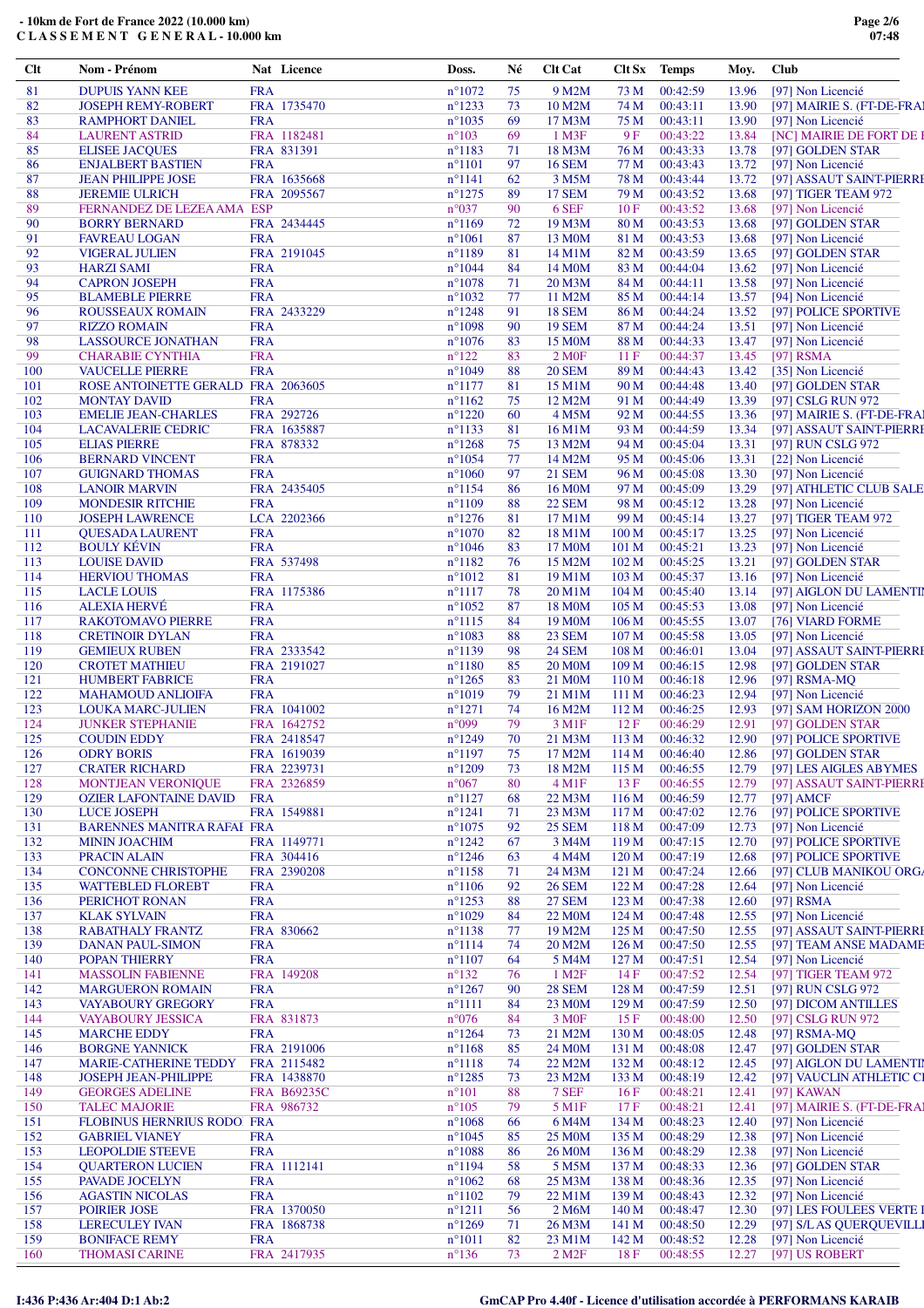| $Cl$       | Nom - Prénom                                  |            | Nat Licence                | Doss.                              | Né       | <b>Clt Cat</b>              | Clt Sx           | Temps                | Moy.           | <b>Club</b>                                  |
|------------|-----------------------------------------------|------------|----------------------------|------------------------------------|----------|-----------------------------|------------------|----------------------|----------------|----------------------------------------------|
| 161        | MARGUERITE CAMILLE ANT FRA 2418499            |            |                            | $n^{\circ}1064$                    | 66       | 7 M4M                       | 143 M            | 00:49:02             | 12.24          | [97] POLICE SPORTIVE                         |
| 162        | <b>MOUTAMA ROGER</b>                          |            | FRA 2255772                | $n^{\circ}1281$                    | 65       | 8 M4M                       | 144 M            | 00:49:02             | 12.24          | <b>CLUB PELEEN</b>                           |
| 163        | <b>BILON JONATHAN</b>                         | <b>FRA</b> |                            | $n^{\circ}$ 1254                   | 02       | 4 ESM                       | 145 M            | 00:49:10             | 12.21          | $[97]$ RSMA                                  |
| 164        | <b>LANISTA JULIEN</b>                         |            | FRA 317231                 | $n^{\circ}1172$                    | 87       | 27 M0M                      | 146 M            | 00:49:16             | 12.18          | [97] GOLDEN STAR                             |
| 165        | <b>RUAUX ALEXANDRE</b>                        | <b>FRA</b> |                            | $n^{\circ}1026$                    | 93       | <b>29 SEM</b>               | 147 M            | 00:49:22             | 12.15          | [97] Non Licencié                            |
| 166        | <b>JOHANNY RÉMI</b>                           | <b>FRA</b> |                            | $n^{\circ}1210$                    | 86       | <b>28 MOM</b>               | 148 M            | 00:49:25             | 12.14          | [69] LES AMIS DE LA RODI                     |
| 167        | <b>TRIBAULT LOUIS</b>                         | <b>FRA</b> |                            | $n^{\circ}1074$                    | 89       | <b>30 SEM</b>               | 149 M            | 00:49:26             | 12.14          | [97] Non Licencié                            |
| 168        | <b>VIRAYIE JEAN</b>                           |            | FRA 1548200                | $n^{\circ}1132$                    | 63       | 9 M4M                       | 150 M            | 00:49:29             | 12.13          | [97] ASSAUT SAINT-PIERRI                     |
| 169        | <b>LUCAS HERVÉ</b>                            | <b>FRA</b> |                            | $n^{\circ}1021$                    | 91       | <b>31 SEM</b>               | 151 M            | 00:49:32             | 12.12          | [35] Non Licencié                            |
| 170        | <b>KERLEROUX JUSTINE</b>                      |            | FRA 2176431                | $n^{\circ}087$                     | 89       | 8 SEF                       | 19F              | 00:49:32             | 12.12          | [97] GOLDEN STAR                             |
| 171        | YANG TING JEAN LOUIS                          |            | FRA 2090463                | $n^{\circ}1199$                    | 66       | 10 M <sub>4</sub> M         | 152 M            | 00:49:42             | 12.08          | [97] GOLDEN STAR                             |
| 172        | <b>CYRILLE FERNAND</b>                        | <b>FRA</b> |                            | $n^{\circ}1156$                    | 71       | 27 M3M                      | 153 M            | 00:49:42             | 12.07          | [97] $CA$ TEAM                               |
| 173        | <b>CAZAL EDDY</b>                             | <b>FRA</b> |                            | $n^{\circ}1081$                    | 61       | 6 M5M                       | 154 M            | 00:49:44             | 12.07          | [97] Non Licencié                            |
| 174        | <b>SOUNDOROM RODRIGUE</b>                     |            | FRA 1431389                | $n^{\circ}1153$                    | 81       | 24 M1M                      | 155 M            | 00:49:52             | 12.03          | [97] ATHLETIC CLUB SALE                      |
| 175<br>176 | <b>VOLTINE GILLES</b><br><b>DELPY DAMIEN</b>  | <b>FRA</b> | FRA 1363749                | $n^{\circ}1287$<br>$n^{\circ}1016$ | 66<br>94 | 11 M4M<br>32 SEM            | 156 M<br>157 M   | 00:50:02             | 11.99<br>11.98 | [97] VAUCLIN ATHLETIC CI                     |
| 177        | MADELENAT JEAN-CHARLE! FRA 1516248            |            |                            | $n^{\circ}1120$                    | 70       | 28 M3M                      | 158 M            | 00:50:06<br>00:50:08 | 11.97          | [97] Non Licencié<br>[97] AIGLON DU LAMENTII |
| 178        | <b>CINNA MURIEL</b>                           |            | FRA 675270                 | $n^{\circ}114$                     | 68       | $2$ M3F                     | 20F              | 00:50:09             | 11.97          | [NC] MAIRIE S. (FT-DE-FRA                    |
| 179        | <b>LEVY GABRIEL</b>                           |            | FRA 1169302                | $n^{\circ}1198$                    | 49       | 1 M7M                       | 159 M            | 00:50:10             | 11.96          | [97] GOLDEN STAR                             |
| 180        | <b>BECHET EDOUARD</b>                         | <b>FRA</b> |                            | $n^{\circ}1073$                    | 63       | 12 M4M                      | 160 <sub>M</sub> | 00:50:10             | 11.96          | [97] Non Licencié                            |
| 181        | <b>BOUTANT BERARD</b>                         |            | FRA 1259707                | $n^{\circ}1124$                    | 71       | 29 M3M                      | 161 M            | 00:50:11             | 11.96          | [97] AM DES COUREURS D                       |
| 182        | <b>DELLY CORINNE</b>                          |            | FRA 2005950                | $n^{\circ}070$                     | 74       | 3 M <sub>2F</sub>           | 21F              | 00:50:14             | 11.95          | [97] ATHLETIC CLUB SALE                      |
| 183        | <b>LAHORE CLEMENT</b>                         |            | FRA 1809288                | $n^{\circ}1170$                    | 90       | 33 SEM                      | 162 M            | 00:50:14             | 11.95          | [97] GOLDEN STAR                             |
| 184        | <b>BOUTON ROGER</b>                           | <b>FRA</b> |                            | $n^{\circ}1092$                    | 53       | 3 M6M                       | 163 M            | 00:50:15             | 11.94          | [97] Non Licencié                            |
| 185        | <b>BOULAY PASCAL</b>                          | <b>FRA</b> |                            | $n^{\circ}1128$                    | 67       | 13 M4M                      | 164 M            | 00:50:15             | 11.94          | $[97]$ AMCF                                  |
| 186        | <b>STEPHAN GAETAN</b>                         | <b>FRA</b> |                            | $n^{\circ}1041$                    | 88       | <b>34 SEM</b>               | 165 <sub>M</sub> | 00:50:19             | 11.93          | [56] Non Licencié                            |
| 187        | <b>LAUNAY KEVIN</b>                           | <b>FRA</b> |                            | $n^{\circ}1048$                    | 88       | <b>35 SEM</b>               | 166 M            | 00:50:19             | 11.93          | [97] Non Licencié                            |
| 188        | SAINTE ROSE ROSEMOND PI FRA 2108742           |            |                            | $n^{\circ}1289$                    | 82       | 25 M1M                      | 167 M            | 00:50:20             | 11.92          | [97] VAUCLIN ATHLETIC CI                     |
| 189        | AUGUSTE-CHARLERY AUDR FRA                     |            |                            | $n^{\circ}1077$                    | 83       | 29 M <sub>0</sub> M         | 168 M            | 00:50:20             | 11.92          | [97] Non Licencié                            |
| 190        | PHAM VAN SUU VERONIQUE FRA 1702784            |            |                            | $n^{\circ}096$                     | 64       | 1 M4F                       | 22F              | 00:50:22             | 11.92          | [97] GOLDEN STAR                             |
| 191        | <b>BARTHELEMI SEBASTIEN</b>                   | <b>FRA</b> |                            | $n^{\circ}1020$                    | 72       | 30 M3M                      | 169 M            | 00:50:30             | 11.88          | [75] Non Licencié                            |
| 192        | <b>SIGLY ROMULE</b>                           | <b>FRA</b> |                            | $n^{\circ}1030$                    | 72       | 31 M3M                      | 170 M            | 00:50:33             | 11.87          | [97] Non Licencié                            |
| 193        | <b>REVELLE DENIS</b>                          |            | <b>FRA A54127C</b>         | $n^{\circ}1203$                    | 58       | 7 M5M                       | 171 M            | 00:50:35             | 11.86          | [97] KAWANN TRIATHLON                        |
| 194        | LOUIS-MARIE TOLG CECILIA FRA 1361510          |            |                            | $n^{\circ}084$                     | 70       | 3 M3F                       | 23F              | 00:50:36             | 11.86          | [97] GOLDEN STAR                             |
| 195        | <b>ALVERGNAS MANON</b>                        | <b>FRA</b> |                            | $n^{\circ}053$                     | 87       | 4 M <sub>OF</sub>           | 24 F             | 00:50:40             | 11.84          | [63] Non Licencié                            |
| 196        | <b>RENARD OLIVIER</b>                         |            | FRA 2224262                | $n^{\circ}1148$                    | 73       | 24 M2M                      | 172 M            | 00:50:44             | 11.83          | [97] ATHLETIC CLUB SALE                      |
| 197        | <b>SAINTE-MARIE ALFRED</b>                    | <b>FRA</b> |                            | $n^{\circ}1028$                    | 68       | 32 M3M                      | 173 M            | 00:50:44             | 11.83          | [97] Non Licencié                            |
| 198        | <b>CHARET ERIC</b>                            |            | FRA 2390211                | $n^{\circ}1160$                    | 66       | 14 M4M                      | 174 M            | 00:50:45             | 11.82          | [97] CLUB MANIKOU ORG/                       |
| 199        | <b>BEUCHER MÉLANIE</b>                        | <b>FRA</b> |                            | $n^{\circ}020$                     | 94       | 9 SEF                       | 25F              | 00:50:54             | 11.79          | [35] Non Licencié                            |
| 200        | <b>CARN CAMILLE</b>                           | <b>FRA</b> |                            | $n^{\circ}033$                     | 92       | <b>10 SEF</b>               | 26F              | 00:50:59             | 11.77          | [97] Non Licencié                            |
| 201        | <b>JOQUET SAMUEL</b>                          | <b>FRA</b> |                            | $n^{\circ}1262$                    | 97       | <b>36 SEM</b>               | 175 M            | 00:51:03             | 11.76          | $[97]$ RSMA                                  |
| 202        | <b>RIPOCHE VINCENT</b>                        |            | FRA 2305090                | $n^{\circ}1159$                    | 66       | 15 M4M                      | 176M             | 00:51:06             | 11.74          | [97] CLUB MANIKOU ORG/                       |
| 203        | MICHAUD-ROMÉ MIKAEL                           | <b>FRA</b> |                            | $n^{\circ}1079$                    | 74       | 25 M2M                      | 177 M            | 00:51:08             | 11.74          | [97] Non Licencié                            |
| 204        | <b>MAXIMIN NADINE</b>                         |            | FRA 1172308                | $n^{\circ}069$                     | 72       | $4$ M3F                     | 27F              | 00:51:09             | 11.73          | [97] ATHLETIC CLUB SALE                      |
| 205        | <b>CHARLES JEAN PIERRE</b>                    | <b>FRA</b> |                            | $n^{\circ}1056$                    | 61       | 8 M5M                       | 178 M            | 00:51:11             | 11.73          | [97] Non Licencié                            |
| 206        | <b>BALTIDE ERIC</b>                           | <b>FRA</b> |                            | $n^{\circ}1200$                    | 64       | 16 M4M                      | 179 M            | 00:51:11             | 11.72          | [97] GROUPE                                  |
| 207        | <b>HASSANI EL-ANZIZ</b>                       | <b>FRA</b> |                            | $n^{\circ}1261$                    | 88       | <b>37 SEM</b>               | 180 M            | 00:51:12             | 11.72          | [97] RSMA                                    |
| 208        | <b>LONDE MAURICE</b>                          |            | FRA 1640453                | $n^{\circ}1184$                    | 73       | 26 M2M                      | 181 M            | 00:51:13             | 11.72          | [97] GOLDEN STAR                             |
| 209        | <b>TESSIER CLAIRE</b>                         |            | FRA 2431140                | $n^{\circ}120$                     | 83       | 5 M <sub>OF</sub>           | 28 F             | 00:51:14             | 11.71          | [97] POLICE SPORTIVE                         |
| 210        | <b>DARIBO ROGER</b>                           |            | FRA 2432889                | $n^{\circ}1290$                    | 64       | 17 M4M                      | 182 M            | 00:51:22             | 11.68          | [97] US ROBERT                               |
| 211<br>212 | <b>SMAILI STEPHANIE</b>                       |            | FRA 2051751<br>FRA B02415C | $n^{\circ}068$<br>$n^{\circ}1202$  | 74       | 4 M <sub>2F</sub><br>18 M4M | 29F<br>183 M     | 00:51:25<br>00:51:30 | 11.67          | [97] ATHLETIC CLUB SALE<br>[97] KAWANN       |
| 213        | <b>RIOUX PHILIPPE</b><br><b>BARAL ANGELIN</b> | <b>FRA</b> |                            | $n^{\circ}1097$                    | 64<br>58 | 9 M5M                       | 184 M            | 00:51:31             | 11.65<br>11.65 | [97] Non Licencié                            |
| 214        | <b>VARLIN RAPHAEL</b>                         | <b>FRA</b> |                            | $n^{\circ}1087$                    | 64       | 19 M4M                      | 185 M            | 00:51:32             | 11.64          | [97] Non Licencié                            |
| 215        | <b>MONDESIR VINCENT</b>                       |            | FRA 1458625                | $n^{\circ}1201$                    | 66       | 20 M <sub>4</sub> M         | 186 M            | 00:51:35             | 11.63          | [97] JUVENTUS SAINTE-AN                      |
| 216        | <b>RINTO WILFRIED</b>                         |            | FRA 1786600                | $n^{\circ}1278$                    | 04       | 1 JUM                       | 187 M            | 00:51:35             | 11.63          | [97] TIGER TEAM 972                          |
| 217        | <b>PINON MATHILDE</b>                         | <b>FRA</b> |                            | $n^{\circ}032$                     | 91       | <b>11 SEF</b>               | 30F              | 00:51:41             | 11.61          | [97] Non Licencié                            |
| 218        | <b>BELFT LUDOVIC</b>                          |            | FRA A45222C0170704MS4FRA   | $n^{\circ}1204$                    | 86       | 30 M <sub>O</sub> M         | 188 M            | 00:51:43             | 11.60          | [97] KAWANN TRIATHLON                        |
| 219        | MEPHANE-GEMIEUX JEREM FRA 2314104             |            |                            | $n^{\circ}1225$                    | 89       | <b>38 SEM</b>               | 189 M            | 00:51:50             | 11.58          | [97] MAIRIE S. (FT-DE-FRAI                   |
| 220        | <b>ROGES JOCELYN</b>                          |            | FRA 1347538                | $n^{\circ}1185$                    | 57       | 4 M6M                       | 190 M            | 00:52:02             | 11.53          | [97] GOLDEN STAR                             |
| 221        | <b>RENOU DAVID</b>                            | <b>FRA</b> |                            | $n^{\circ}1007$                    | 81       | 26 M1M                      | 191 M            | 00:52:07             | 11.51          | [97] Non Licencié                            |
| 222        | <b>ROMER ISER</b>                             |            | FRA 1365544                | $n^{\circ}1218$                    | 62       | 10 M5M                      | 192 M            | 00:52:08             | 11.51          | [97] Non Licencié                            |
| 223        | <b>COUREUR AGNES</b>                          | <b>FRA</b> |                            | $n^{\circ}029$                     | 65       | 2 M4F                       | 31 F             | 00:52:18             | 11.47          | [78] Non Licencié                            |
| 224        | <b>CLERENCE ANATOLE</b>                       | <b>FRA</b> |                            | $n^{\circ}1033$                    | 62       | 11 M5M                      | 193 M            | 00:52:21             | 11.46          | [97] Non Licencié                            |
| 225        | <b>MANZANO MATHIEU</b>                        | <b>FRA</b> |                            | $n^{\circ}1025$                    | 83       | 31 M <sub>0</sub> M         | 194 M            | 00:52:31             | 11.42          | [93] Non Licencié                            |
| 226        | <b>CRATER RONALD</b>                          | <b>FRA</b> |                            | $n^{\circ}1103$                    | 69       | 33 M3M                      | 195 M            | 00:52:37             | 11.40          | [97] Non Licencié                            |
| 227        | <b>BRUISSON JOSE</b>                          | <b>FRA</b> |                            | $n^{\circ}1034$                    | 58       | 12 M5M                      | 196 M            | 00:52:38             | 11.40          | [97] Non Licencié                            |
| 228        | <b>ILOWIECKA GRAZYNA</b>                      | <b>POL</b> |                            | $n^{\circ}138$                     | 86       | 6 M <sub>OF</sub>           | 32 F             | 00:52:38             | 11.40          | <b>POLOGNE</b>                               |
| 229        | <b>LHERMET JEROME</b>                         | <b>FRA</b> |                            | $n^{\circ}1050$                    | 70       | 34 M3M                      | 197 M            | 00:52:41             | 11.39          | [77] Non Licencié                            |
| 230        | <b>BOLOSIER BRICE</b>                         | <b>FRA</b> |                            | $n^{\circ}1090$                    | 78       | 27 M1M                      | 198 M            | 00:52:46             | 11.37          | [97] Non Licencié                            |
| 231        | <b>CHARPENTIER LOUIS</b>                      |            | FRA 1333923                | $n^{\circ}1224$                    | 58       | 13 M5M                      | 199 M            | 00:52:49             | 11.36          | [97] MAIRIE S. (FT-DE-FRA)                   |
| 232        | <b>LABAMAR ROSELINE</b>                       |            | FRA 2286065                | $n^{\circ}117$                     | 70       | 5 M3F                       | 33 F             | 00:52:56             | 11.34          | [97] POLICE SPORTIVE                         |
| 233        | <b>IVRISSE SAINT-YVES</b>                     |            | FRA 972_57105756           | $n^{\circ}1143$                    | 49       | 2 M7M                       | 200 M            | 00:53:02             | 11.32          | [97] ASSO RÉNOVATION DE                      |
| 234        | <b>MARIE-CLAIRE BORIS</b>                     | <b>FRA</b> |                            | $n^{\circ}1040$                    | 76       | 27 M2M                      | 201 M            | 00:53:03             | 11.31          | [97] Non Licencié                            |
| 235        | <b>LARIPA DIDIER</b>                          | <b>FRA</b> |                            | $n^{\circ}1282$                    | 66       | 21 M4M                      | 202 M            | 00:53:04             | 11.31          | Non Licencié                                 |
| 236        | <b>DORE SOPHIA</b>                            |            | FRA 582093                 | $n^{\circ}113$                     | 81       | 6 M1F                       | 34 F             | 00:53:05             | 11.30          | [97] MAIRIE S. (FT-DE-FRA)                   |
| 237        | <b>LOSAT KARL</b>                             |            | FRA 830663                 | $n^{\circ}1125$                    | 74       | 28 M2M                      | 203 M            | 00:53:08             | 11.29          | [97] AM DES COUREURS D                       |
| 238        | <b>DELLON PATRICK</b>                         | <b>FRA</b> |                            | $n^{\circ}1004$                    | 85       | 32 M <sub>0</sub> M         | 204 M            | 00:53:08             | 11.29          | [97] Non Licencié                            |
| 239        | <b>MELLOT FABRICE</b>                         | <b>FRA</b> |                            | $n^{\circ}$ 1258                   | 99       | <b>39 SEM</b>               | 205 M            | 00:53:10             | 11.29          | [97] RSMA                                    |
| 240        | <b>MELLOT MARC</b>                            | <b>FRA</b> |                            | $n^{\circ}1096$                    | 67       | 22 M4M                      | 206 M            | 00:53:10             | 11.29          | [NC] Non Licencié                            |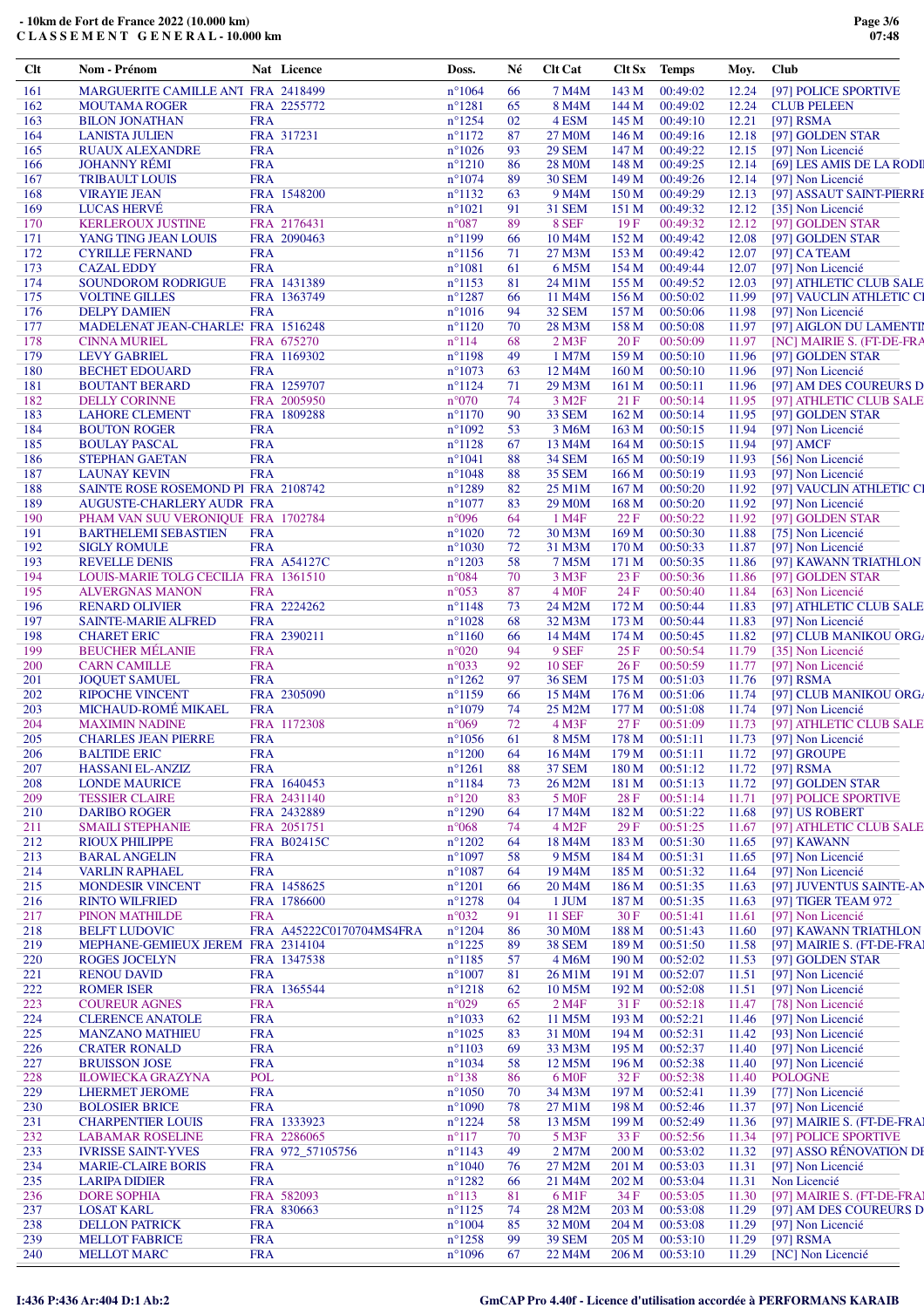| Clt | Nom - Prénom                              |            | Nat Licence | Doss.           | Né | <b>Clt Cat</b>      | Clt Sx Temps     |          | Moy.  | <b>Club</b>                |
|-----|-------------------------------------------|------------|-------------|-----------------|----|---------------------|------------------|----------|-------|----------------------------|
| 241 | <b>PUISSEGUR BARBARA</b>                  |            | FRA A23253C | $n^{\circ}134$  | 75 | 5 M <sub>2F</sub>   | 35 F             | 00:53:16 | 11.27 | [97] TRI SQUAD ACCADEM     |
| 242 | <b>MARIE SYLVÈRE</b>                      | <b>FRA</b> |             | $n^{\circ}1037$ | 87 | 33 M <sub>0</sub> M | 207 M            | 00:53:18 | 11.26 | [97] Non Licencié          |
| 243 | <b>HOARAU FRANCK</b>                      | <b>FRA</b> |             | $n^{\circ}1084$ | 89 | 40 SEM              | 208 M            | 00:53:22 | 11.25 | [97] Non Licencié          |
| 244 | <b>MAURENCE CHRISTOPHE</b>                | <b>FRA</b> |             | $n^{\circ}1263$ | 74 | 29 M2M              | 209 M            | 00:53:24 | 11.24 | $[97]$ RSMA                |
| 245 | <b>SENECHAL BERANGERE</b>                 | <b>FRA</b> |             | $n^{\circ}079$  | 85 | <b>7 MOF</b>        | 36F              | 00:53:30 | 11.22 | [97] CSLG RUN 972          |
| 246 | <b>DANGEROS SIDOINE</b>                   |            | FRA 1831520 | $n^{\circ}1217$ | 62 | 14 M5M              | 210 <sub>M</sub> | 00:53:39 | 11.18 | [97] MAIRIE S. (FT-DE-FRA) |
|     |                                           |            |             |                 |    |                     |                  |          |       |                            |
| 247 | NUISSIER MARYSE THEOPHI FRA 1052100       |            |             | $n^{\circ}119$  | 62 | $1$ M5F             | 37 F             | 00:53:40 | 11.18 | [97] POLICE SPORTIVE       |
| 248 | <b>LAMOTTE MAENA</b>                      |            | FRA 1252779 | $n^{\circ}131$  | 04 | 1 JUF               | 38F              | 00:53:44 | 11.17 | [97] TIGER TEAM 972        |
| 249 | DE CHAVIGNY PAULINE                       |            | FRA 2049570 | $n^{\circ}097$  | 90 | <b>12 SEF</b>       | 39F              | 00:53:53 | 11.14 | [97] GOLDEN STAR           |
| 250 | <b>BEROSE FRÉDÉRIC</b>                    | <b>FRA</b> |             | $n^{\circ}1100$ | 85 | 34 M <sub>0</sub> M | 211 M            | 00:53:56 | 11.13 | [97] Non Licencié          |
| 251 | <b>NADEAU CEDRIC</b>                      | <b>FRA</b> |             | $n^{\circ}1010$ | 79 | 28 M1M              | 212 M            | 00:53:57 | 11.12 | [97] Non Licencié          |
| 252 | <b>BOUCHARD SIMON</b>                     | <b>FRA</b> |             | $n^{\circ}1018$ | 94 | 41 SEM              | 213 M            | 00:53:59 | 11.12 | [97] Non Licencié          |
| 253 | <b>JAFFRELOT STEPHANE</b>                 |            | FRA 527741  | $n^{\circ}1266$ | 71 | 35 M3M              | 214 M            | 00:54:00 | 11.11 | [97] RUN 972               |
| 254 | <b>DERAVE NATHAN</b>                      | <b>BEL</b> |             | $n^{\circ}1042$ | 97 | 42 SEM              | 215 M            | 00:54:03 | 11.10 | [97] Non Licencié          |
| 255 | <b>THOMASI JOSÉ</b>                       | <b>FRA</b> |             | $n^{\circ}1086$ | 52 | 3 M7M               | 216 M            | 00:54:05 | 11.10 | [97] Non Licencié          |
| 256 | <b>CLOTAIL HERVE</b>                      | <b>FRA</b> |             | $n^{\circ}1129$ | 68 | 36 M3M              | 217 M            | 00:54:07 | 11.09 | $[97]$ AMCF                |
| 257 |                                           |            | FRA 1622031 | $n^{\circ}1251$ | 58 | 15 M5M              |                  | 00:54:19 |       |                            |
|     | <b>MARTON FRANCOIS</b>                    |            |             |                 |    |                     | 218 M            |          | 11.05 | [97] POLICE SPORTIVE       |
| 258 | <b>LAGOUTTE BAPTISTE</b>                  | <b>FRA</b> |             | $n^{\circ}1008$ | 83 | 35 M0M              | 219M             | 00:54:30 | 11.01 | [97] Non Licencié          |
| 259 | <b>CARRARA ELENA</b>                      | <b>FRA</b> |             | $n^{\circ}018$  | 74 | 6 M <sub>2F</sub>   | 40F              | 00:54:41 | 10.97 | [97] Non Licencié          |
| 260 | <b>CHEMIN CATTHALEN</b>                   |            | FRA 2435497 | $n^{\circ}071$  | 81 | 7 M1F               | 41 F             | 00:54:47 | 10.95 | [97] ATHLETIC CLUB SALE    |
| 261 | <b>MANSOUR LIONEL</b>                     | <b>FRA</b> |             | $n^{\circ}1300$ | 86 | 36 M <sub>0</sub> M | 220 M            | 00:54:49 | 10.95 | [63] Non Licencié          |
| 262 | DE FRANCIOSI PHILIPPE                     |            | FRA 202868  | $n^{\circ}1171$ | 63 | 23 M4M              | 221 M            | 00:54:56 | 10.92 | [97] GOLDEN STAR           |
| 263 | <b>CASSAGNET AURELIEN</b>                 | <b>FRA</b> |             | $n^{\circ}1080$ | 79 | 29 M1M              | 222 M            | 00:54:59 | 10.92 | [33] Non Licencié          |
| 264 | <b>MARAJO LUDOVIC</b>                     | <b>FRA</b> |             | $n^{\circ}1059$ | 88 | 43 SEM              | 223 M            | 00:55:01 | 10.91 | [97] Non Licencié          |
| 265 | <b>GOBIN ANTHONY</b>                      | <b>FRA</b> |             | $n^{\circ}1286$ | 97 | <b>44 SEM</b>       | 224 M            | 00:55:02 | 10.90 | [75] ZOMBIE-1823           |
|     |                                           |            |             |                 |    |                     |                  |          |       |                            |
| 266 | <b>ARNETON GARRY</b>                      | <b>FRA</b> |             | $n^{\circ}1093$ | 83 | 37 M <sub>0</sub> M | 225 M            | 00:55:11 | 10.88 | [97] Non Licencié          |
| 267 | <b>ARMANGE WILLY</b>                      | <b>FRA</b> |             | $n^{\circ}1063$ | 78 | 30 M1M              | 226 M            | 00:55:14 | 10.86 | [97] Non Licencié          |
| 268 | <b>RADOM ANDREW PIERRE</b>                | <b>FRA</b> |             | $n^{\circ}1235$ | 93 | 45 SEM              | 227 M            | 00:55:18 | 10.85 | [NC] MARIE SPORTIVE DE     |
| 269 | <b>CHARLES DONATIEN FLORA FRA</b>         |            |             | $n^{\circ}031$  | 65 | 3 M4F               | 42 F             | 00:55:18 | 10.85 | [97] Non Licencié          |
| 270 | <b>DECAUDIN VINCENT</b>                   |            | FRA 2434931 | $n^{\circ}1244$ | 86 | <b>38 MOM</b>       | 228 M            | 00:55:33 | 10.80 | [97] POLICE SPORTIVE       |
| 271 | <b>BELLET MÉLISSA</b>                     |            | FRA 2327491 | n°092           | 96 | <b>13 SEF</b>       | 43 F             | 00:55:40 | 10.78 | [97] GOLDEN STAR           |
| 272 | PIERRE LOUIS PATRICK                      |            | FRA 2076468 | $n^{\circ}1283$ | 68 | 37 M3M              | 229 M            | 00:55:56 | 10.73 | [72] CLUB MANIKOU ORG/     |
| 273 | KOLODZIEJCZYK IZABELLA FRA                |            |             | $n^{\circ}034$  | 77 | 7 M <sub>2F</sub>   | 44 F             | 00:56:00 | 10.72 | [97] Non Licencié          |
| 274 | <b>MURCIANO LAETITIA</b>                  |            | FRA 1626117 | $n^{\circ}100$  | 76 | 8 M <sub>2F</sub>   | 45 F             | 00:56:00 | 10.71 | [97] GOOD LUCK ATHLETIS    |
|     |                                           |            |             | $n^{\circ}043$  |    |                     |                  |          |       |                            |
| 275 | DE FRITSCH ELÉONORE                       | <b>FRA</b> |             |                 | 97 | <b>14 SEF</b>       | 46F              | 00:56:14 | 10.67 | [97] Non Licencié          |
| 276 | <b>MOUKIN MARC</b>                        | <b>FRA</b> |             | $n^{\circ}1055$ | 69 | 38 M3M              | 230 M            | 00:56:20 | 10.65 | [97] Non Licencié          |
| 277 | <b>MICHEL THIERRY</b>                     | <b>FRA</b> |             | $n^{\circ}1027$ | 66 | 24 M4M              | 231 M            | 00:56:36 | 10.60 | [97] Non Licencié          |
| 278 | <b>ROSSIGNOL STEPHANIE</b>                |            | FRA 2274390 | $n^{\circ}126$  | 79 | 8 M1F               | 47 F             | 00:56:36 | 10.60 | [97] TCHIMBE RAID          |
| 279 | <b>GERMACK JACQUELINE</b>                 | <b>FRA</b> |             | $n^{\circ}021$  | 55 | 1 M <sub>6F</sub>   | 48 F             | 00:56:38 | 10.60 | [97] Non Licencié          |
| 280 | <b>KESTENER YANNICK</b>                   | <b>FRA</b> |             | $n^{\circ}1024$ | 81 | 31 M1M              | 232 M            | 00:56:41 | 10.59 | [97] Non Licencié          |
| 281 | <b>LERY FELIX JOSE</b>                    | <b>FRA</b> |             | $n^{\circ}1293$ | 57 | 5 M6M               | 233M             | 00:56:41 | 10.59 | Non Licencié               |
| 282 | <b>SY JEAN CLAUDE</b>                     | <b>FRA</b> |             | $n^{\circ}1296$ | 63 | 25 M4M              | 234 M            | 00:56:50 | 10.56 | Non Licencié               |
| 283 | PAMPHILE CEDRICK                          | <b>FRA</b> |             | $n^{\circ}1066$ | 73 | 30 M2M              | 235 M            | 00:56:50 | 10.56 | [97] Non Licencié          |
|     |                                           |            |             |                 |    |                     |                  |          |       |                            |
| 284 | <b>AUGUSTINE CHRISTELLE</b>               | <b>FRA</b> |             | $n^{\circ}046$  | 80 | 9 M <sub>1F</sub>   | 49 F             | 00:56:59 | 10.53 | [97] Non Licencié          |
| 285 | JACOUES GUSTAVE MAGUY FRA 21331271        |            |             | $n^{\circ}088$  | 60 | $2$ M5F             | 50F              | 00:57:09 | 10.50 | [97] GOLDEN STAR           |
| 286 | <b>ERNEST MAGALY</b>                      | <b>FRA</b> |             | $n^{\circ}049$  | 74 | 9 M <sub>2F</sub>   | 51 F             | 00:57:09 | 10.50 | [97] Non Licencié          |
| 287 | <b>HOLDER NICOLAS</b>                     | <b>FRA</b> |             | $n^{\circ}1058$ | 87 | 39 M <sub>0</sub> M | 236 M            | 00:57:11 | 10.49 | [97] Non Licencié          |
| 288 | <b>LOUREL OLIVIER</b>                     |            | FRA 2264716 | $n^{\circ}1277$ | 72 | 39 M3M              | 237 M            | 00:57:22 | 10.46 | [97] TIGER TEAM 972        |
| 289 | MONLOUIS-BONNAIRE CECI FRA 1774720        |            |             | $n^{\circ}118$  | 55 | 2 M6F               | 52F              | 00:57:28 | 10.44 | [97] POLICE SPORTIVE       |
| 290 | YOUNES DANIELLE                           | <b>FRA</b> |             | $n^{\circ}042$  | 71 | 6 M3F               | 53 F             | 00:57:29 | 10.44 | [97] Non Licencié          |
| 291 | <b>GENTIL CELINE</b>                      |            | FRA 2160930 | $n^{\circ}127$  | 91 | <b>15 SEF</b>       | 54 F             | 00:57:34 | 10.43 | [97] TCHIMBE RAID          |
| 292 | <b>PARENT MATTHIEU</b>                    |            | FRA 2384096 | $n^{\circ}1123$ | 97 | <b>46 SEM</b>       | 238 M            | 00:57:44 | 10.39 | [83] AJS LA GARDE          |
|     |                                           |            |             |                 |    |                     |                  |          |       |                            |
| 293 | <b>ALVARADO CHRISTELLE</b>                |            | FRA 1416140 | $n^{\circ}090$  | 78 | 10 M1F              | 55 F             | 00:57:58 | 10.35 | [97] GOLDEN STAR           |
| 294 | <b>AGARANDE ERIC</b>                      |            | FRA 1955158 | $n^{\circ}1179$ | 70 | 40 M3M              | 239 M            | 00:57:59 | 10.35 | [97] GOLDEN STAR           |
| 295 | VICROBECK JEAN BAPTISTE FRA               |            |             | $n^{\circ}1260$ | 01 | 5 ESM               | 240 M            | 00:58:08 | 10.32 | [97] RSMA                  |
| 296 | <b>KINDOMBA LUIGER</b>                    | <b>FRA</b> |             | $n^{\circ}1257$ | 92 | 47 SEM              | 241 M            | 00:58:08 | 10.32 | $[97]$ RSMA                |
| 297 | PICHON DAVID                              | <b>FRA</b> |             | $n^{\circ}1014$ | 70 | 41 M3M              | 242 M            | 00:58:11 | 10.31 | [97] Non Licencié          |
| 298 | <b>ETTENAT FREDERIC</b>                   | <b>FRA</b> |             | $n^{\circ}1071$ | 73 | 31 M2M              | 243 M            | 00:58:13 | 10.31 | [NC] Non Licencié          |
| 299 | <b>MERCIER LAURENT</b>                    | <b>FRA</b> |             | $n^{\circ}1069$ | 70 | 42 M3M              | 244 M            | 00:58:15 | 10.30 | [97] Non Licencié          |
| 300 | <b>RINTO BEATRICE</b>                     |            | FRA 1730872 | $n^{\circ}133$  | 76 | 10 M <sub>2F</sub>  | 56 F             | 00:58:17 | 10.30 | [97] TIGER TEAM 972        |
| 301 | <b>BEL AURELIE</b>                        | <b>FRA</b> |             | $n^{\circ}022$  | 88 | <b>16 SEF</b>       | 57 F             | 00:58:20 | 10.29 | [97] Non Licencié          |
| 302 | <b>VICTOR DANIEL</b>                      | <b>FRA</b> |             | $n^{\circ}1165$ | 60 | 16 M5M              | 245 M            | 00:58:35 | 10.24 | [97] DANIEL                |
|     |                                           |            |             |                 |    |                     |                  |          |       |                            |
| 303 | <b>DENIS CHARLES</b>                      |            | FRA 1259717 | $n^{\circ}1130$ | 63 | 26 M <sub>4</sub> M | 246 M            | 00:58:35 | 10.24 | $[97]$ AMCF                |
| 304 | <b>LOWENSKI MARYSE</b>                    | <b>FRA</b> |             | $n^{\circ}019$  | 63 | 4 M4F               | 58 F             | 00:58:53 | 10.19 | [97] Non Licencié          |
| 305 | <b>GRANDIN CHARLÈNE</b>                   | <b>FRA</b> |             | $n^{\circ}008$  | 92 | <b>17 SEF</b>       | 59 F             | 00:58:54 | 10.19 | [97] Non Licencié          |
| 306 | <b>JARRIN THIERRY</b>                     | <b>FRA</b> |             | $n^{\circ}1085$ | 88 | 48 SEM              | 247 M            | 00:58:55 | 10.19 | [97] Non Licencié          |
| 307 | <b>CAMPMAS LÉA</b>                        |            | FRA 2435651 | $n^{\circ}093$  | 94 | <b>18 SEF</b>       | 60 F             | 00:59:03 | 10.16 | [97] GOLDEN STAR           |
| 308 | <b>CARRIERE DE MONJEON JES FRA 765788</b> |            |             | $n^{\circ}078$  | 83 | <b>8 MOF</b>        | 61 F             | 00:59:04 | 10.16 | [97] CSLG RUN 972          |
| 309 | <b>LASSOURCE CLAIRE</b>                   | <b>FRA</b> |             | $n^{\circ}050$  | 89 | <b>19 SEF</b>       | 62 F             | 00:59:04 | 10.16 | [97] Non Licencié          |
|     | <b>TURPIN ALIZEE</b>                      | <b>FRA</b> |             | $n^{\circ}023$  | 86 | 9 M <sub>OF</sub>   |                  | 00:59:05 |       | [97] Non Licencié          |
| 310 |                                           |            |             |                 |    |                     | 63 F             |          | 10.16 |                            |
| 311 | <b>BOUTRIN JILL</b>                       | <b>FRA</b> |             | $n^{\circ}051$  | 83 | <b>10 MOF</b>       | 64 F             | 00:59:15 | 10.13 | [97] Non Licencié          |
| 312 | <b>OTHONY OLIVIER</b>                     |            | FRA 1264507 | $n^{\circ}1174$ | 75 | 32 M2M              | 248 M            | 00:59:22 | 10.11 | [97] GOLDEN STAR           |
| 313 | <b>ALCANTARA LUIGI</b>                    | <b>FRA</b> |             | $n^{\circ}1057$ | 04 | 2 JUM               | 249 M            | 00:59:24 | 10.10 | [97] Non Licencié          |
| 314 | <b>CLAUDE CHARLES</b>                     |            | FRA 2141914 | $n^{\circ}1176$ | 64 | 27 M4M              | 250 M            | 00:59:27 | 10.09 | [97] GOLDEN STAR           |
| 315 | <b>VALIDE SYLVIA</b>                      |            | FRA 2082649 | $n^{\circ}111$  | 67 | 5 M4F               | 65 F             | 00:59:27 | 10.09 | [NC] MAIRIE S. (FT-DE-FRA  |
| 316 | <b>CALMO MARC ANTOINE</b>                 | <b>FRA</b> |             | $n^{\circ}1255$ | 02 | 6 ESM               | 251 M            | 00:59:28 | 10.09 | $[97]$ RSMA                |
| 317 | <b>NOSEL OLIVIER</b>                      | <b>FRA</b> |             | $n^{\circ}1067$ | 76 | 33 M2M              | 252 M            | 00:59:33 | 10.08 | [97] Non Licencié          |
|     |                                           |            |             |                 |    |                     |                  |          |       |                            |
| 318 | <b>CAPILLIER PAULINE</b>                  | <b>FRA</b> |             | $n^{\circ}047$  | 86 | <b>11 MOF</b>       | 66 F             | 00:59:33 | 10.08 | [97] Non Licencié          |
| 319 | <b>VANDERVLIET ALAIN</b>                  | <b>FRA</b> |             | $n^{\circ}1205$ | 71 | 43 M3M              | 253 M            | 00:59:37 | 10.06 | [97] LA3                   |
| 320 | <b>RYCKMANS DAMIEN</b>                    | <b>FRA</b> |             | $n^{\circ}1039$ | 89 | 49 SEM              | 254 M            | 00:59:40 | 10.06 | [97] Non Licencié          |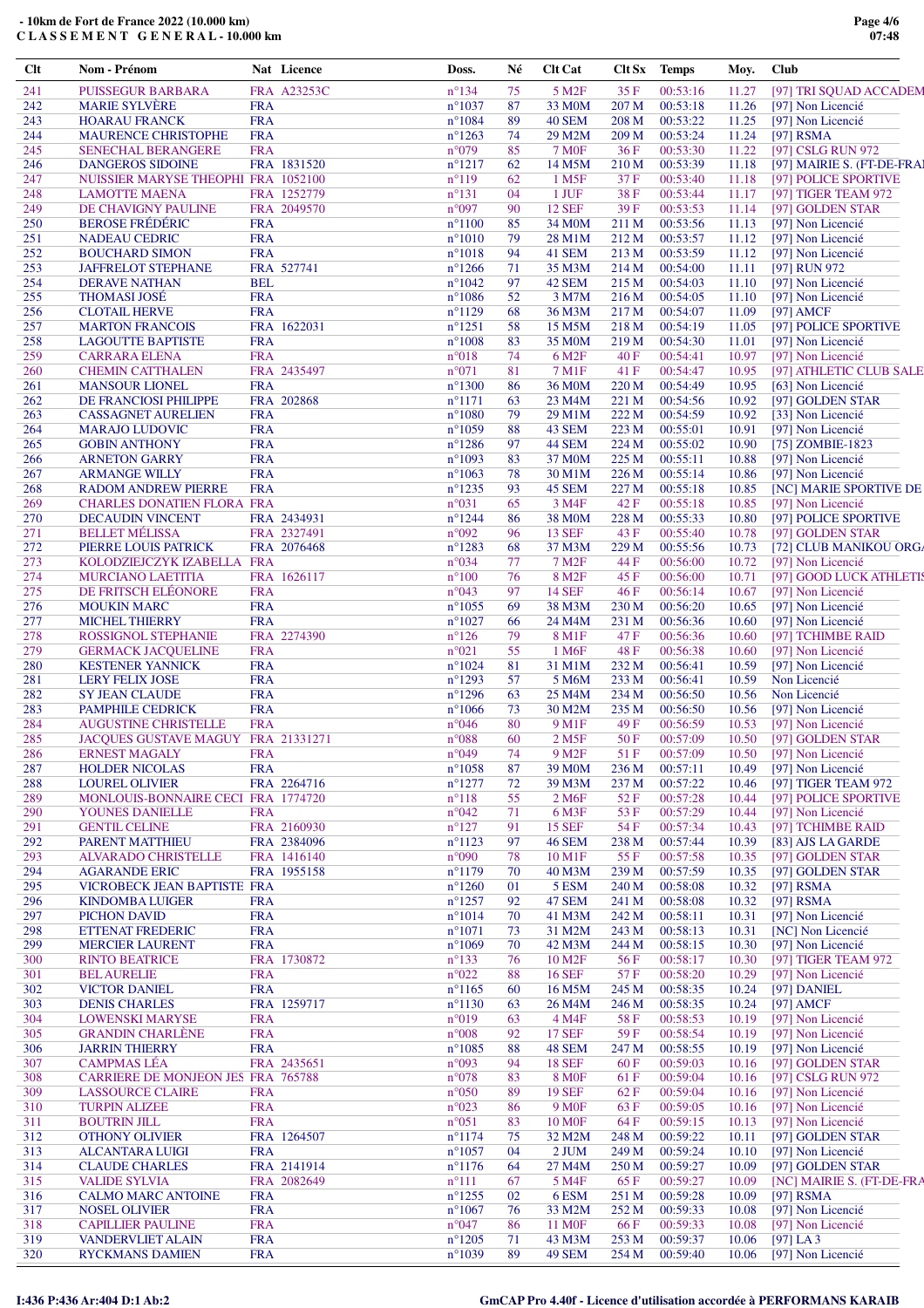| Clt | Nom - Prénom                                  |            | Nat Licence | Doss.           | Né     | <b>Clt Cat</b>      | Clt Sx | <b>Temps</b> | Moy.  | <b>Club</b> |                            |
|-----|-----------------------------------------------|------------|-------------|-----------------|--------|---------------------|--------|--------------|-------|-------------|----------------------------|
| 321 | <b>PORCHER LAURA</b>                          | <b>FRA</b> |             | $n^{\circ}115$  | 91     | <b>20 SEF</b>       | 67 F   | 00:59:46     | 10.04 |             | $[97]$ MOI                 |
| 322 | <b>BOUZERMA HASSIBA</b>                       | <b>FRA</b> |             | $n^{\circ}139$  | 64     | 6 M4F               | 68F    | 00:59:53     | 10.02 |             | Non Licencié               |
| 323 | <b>BOUVY THOMAS</b>                           | <b>FRA</b> |             | $n^{\circ}1005$ | 84     | <b>40 M0M</b>       | 255 M  | 00:59:54     | 10.02 |             | [97] Non Licencié          |
| 324 | <b>BOUVY MALIKA</b>                           | <b>FRA</b> |             | $n^{\circ}015$  | 83     | 12 M <sub>OF</sub>  | 69F    | 00:59:54     | 10.02 |             | [97] Non Licencié          |
| 325 | <b>JAFFRELOT MURIEL</b>                       | <b>FRA</b> |             | $n^{\circ}123$  | 72     | 7 M3F               | 70 F   | 00:59:59     | 10.00 |             | [97] RUN 972               |
| 326 | <b>BRUNO BEATRICE</b>                         |            | FRA 1944278 | $n^{\circ}121$  | 84     | 13 M <sub>OF</sub>  | 71 F   | 01:00:07     | 9.98  |             | [97] POLICE SPORTIVE       |
| 327 |                                               | <b>DOM</b> |             | n°039           | 64     | 7 M4F               | 72F    | 01:00:12     | 9.97  |             | [97] Non Licencié          |
| 328 | <b>ALCANTARA LUZ</b><br><b>FELICITE HENRI</b> |            | FRA 2149981 | $n^{\circ}1157$ | 65     | 28 M <sub>4</sub> M | 256 M  | 01:00:16     | 9.96  |             | [97] CG OEUVRES SOCIALI    |
| 329 |                                               |            |             | $n^{\circ}1206$ |        | 34 M2M              | 257 M  | 01:00:22     |       |             |                            |
|     | <b>HIMMER NICOLAS</b>                         |            | FRA 2384357 |                 | 76     |                     |        |              | 9.94  |             | [95] LA MEUTE RUNNING      |
| 330 | <b>JUMINER JOEL</b>                           | <b>FRA</b> |             | $n^{\circ}1113$ | 77     | 35 M2M              | 258 M  | 01:00:23     | 9.94  |             | [97] LES MARCHEURS AGU     |
| 331 | <b>MA DANIELLE</b>                            |            | FRA 2090486 | n°098           | 64     | 8 M4F               | 73 F   | 01:00:38     | 9.90  |             | <b>[NC] GOLDEN STAR</b>    |
| 332 | <b>ALEXIS EMILIE</b>                          | <b>FRA</b> |             | $n^{\circ}005$  | 85     | 14 M <sub>OF</sub>  | 74 F   | 01:00:42     | 9.89  |             | [97] Non Licencié          |
| 333 | <b>FERCOT ADELAIDE</b>                        | <b>FRA</b> |             | $n^{\circ}056$  | 82     | 11 M1F              | 75 F   | 01:00:43     | 9.88  |             | [97] Non Licencié          |
| 334 | <b>ALCANTARA LUCERITO</b>                     | <b>FRA</b> |             | $n^{\circ}040$  | 04     | $2$ JUF             | 76F    | 01:00:43     | 9.88  |             | [97] Non Licencié          |
| 335 | DAUSSEUR-LAGASSE NATH/ FRA                    |            |             | $n^{\circ}009$  | 71     | 8 M3F               | 77 F   | 01:00:50     | 9.86  |             | [97] Non Licencié          |
| 336 | <b>BELLET DANIEL</b>                          | <b>FRA</b> |             | $n^{\circ}1017$ | 64     | 29 M4M              | 259 M  | 01:01:00     | 9.84  |             | [38] Non Licencié          |
| 337 | <b>DUPONT ALINE</b>                           | <b>FRA</b> |             | $n^{\circ}059$  | 73     | 11 M <sub>2F</sub>  | 78 F   | 01:01:23     | 9.78  |             | [25] Non Licencié          |
| 338 | <b>VERNIER CHRISTIAN</b>                      | <b>FRA</b> |             | $n^{\circ}1047$ | 64     | 30 M4M              | 260 M  | 01:01:25     | 9.77  |             | [97] Non Licencié          |
| 339 | <b>REGIS SYLVIANE</b>                         | <b>FRA</b> |             | $n^{\circ}007$  | 82     | 12 M1F              | 79 F   | 01:01:40     | 9.73  |             | [97] Non Licencié          |
| 340 | <b>LARROUY FREDERIC</b>                       |            | FRA 35059   | $n^{\circ}1131$ | 77     | 36 M2M              | 261 M  | 01:01:44     | 9.72  |             | $[33]$ AS 17               |
| 341 | <b>LABADIE AURELIE</b>                        |            | FRA 2197    | $n^{\circ}064$  | 96     | <b>21 SEF</b>       | 80 F   | 01:01:44     | 9.72  |             | $[33]$ AS 17               |
| 342 | <b>TIBURCE MARIELLE</b>                       | <b>FRA</b> |             | $n^{\circ}044$  | 92     | <b>22 SEF</b>       | 81F    | 01:01:45     | 9.72  |             | [97] Non Licencié          |
| 343 | $?$ Dossard #140                              | <b>FRA</b> |             | $n^{\circ}140$  |        | <b>50 SEM</b>       | 262 M  | 01:01:56     | 9.69  |             | Non Licencié               |
| 344 | <b>OLIVER ROXANE</b>                          | <b>FRA</b> |             | $n^{\circ}016$  | 92     | <b>23 SEF</b>       | 82F    | 01:02:06     | 9.66  |             | [97] Non Licencié          |
| 345 | POULET CYRIELLE                               | <b>FRA</b> |             | $n^{\circ}026$  | 90     | <b>24 SEF</b>       | 83F    | 01:02:06     | 9.66  |             | [97] Non Licencié          |
| 346 | <b>SCOTTO AUDREY</b>                          | <b>FRA</b> |             | $n^{\circ}006$  | 82     | 13 M1F              | 84 F   | 01:02:09     | 9.65  |             | [97] Non Licencié          |
| 347 | MONTREUIL NICOLAS                             | <b>FRA</b> |             | $n^{\circ}1006$ | 83     | 41 M0M              | 263 M  | 01:02:09     | 9.65  |             | [97] Non Licencié          |
| 348 | <b>MAXIMIN PATRICIA</b>                       |            | FRA 199313  | $n^{\circ}135$  | 65     | 9 M <sub>4F</sub>   | 85F    | 01:02:20     | 9.63  |             | [97] US ROBERT             |
| 349 | <b>KINET FRÉDÉRIC</b>                         | <b>FRA</b> |             | $n^{\circ}1031$ | 80     | 32 M1M              | 264 M  | 01:02:37     | 9.58  |             | [97] Non Licencié          |
| 350 | MONDESIR JEAN-MICHEL                          | <b>FRA</b> |             | $n^{\circ}1082$ | 64     | 31 M4M              | 265 M  | 01:02:57     | 9.53  |             | [97] Non Licencié          |
|     |                                               |            |             |                 |        |                     |        |              |       |             |                            |
| 351 | <b>DUPONT BENJAMIN</b>                        | <b>FRA</b> |             | $n^{\circ}1105$ | 78     | 33 M1M              | 266 M  | 01:03:02     | 9.52  |             | [25] Non Licencié          |
| 352 | <b>RAVENET BEATRICE</b>                       | <b>FRA</b> |             | $n^{\circ}108$  | 69     | 9 M3F               | 86 F   | 01:03:12     | 9.50  |             | [97] MAIRIE S. (FT-DE-FRAI |
| 353 | <b>BAUDIN LUDDY</b>                           |            | FRA 2330019 | $n^{\circ}066$  | 76     | 12 M <sub>2</sub> F | 87F    | 01:03:21     | 9.47  |             | [97] ASSAUT SAINT-PIERRI   |
| 354 | JOSEPH INNOCENT JEAN                          | <b>FRA</b> |             | $n^{\circ}1094$ | 53     | 6 M6M               | 267 M  | 01:03:55     | 9.39  |             | [97] Non Licencié          |
| 355 | <b>FARDIN JOEL</b>                            | <b>FRA</b> |             | $n^{\circ}1110$ | 76     | 37 M2M              | 268 M  | 01:04:04     | 9.37  |             | [97] ATSCAF                |
| 356 | <b>MARAJO VIRAYIE ODILE</b>                   |            | FRA 1753602 | $n^{\circ}065$  | 68     | 10 M3F              | 88F    | 01:04:11     | 9.35  |             | [97] ASSAUT SAINT-PIERRI   |
| 357 | <b>VERGOZ YANNICK</b>                         | <b>FRA</b> |             | $n^{\circ}1112$ | 79     | 34 M1M              | 269 M  | 01:04:28     | 9.31  |             | [97] DON DE MOELLE OSSI    |
| 358 | <b>FIEVET ANGELIQUE</b>                       | <b>FRA</b> |             | $n^{\circ}061$  | 74     | 13 M <sub>2F</sub>  | 89F    | 01:04:28     | 9.31  |             | [97] DICOM ANTILLES        |
| 359 | <b>ALINE NADINE</b>                           | <b>FRA</b> |             | $n^{\circ}004$  | 79     | 14 M1F              | 90F    | 01:04:29     | 9.31  |             | [97] Non Licencié          |
| 360 | <b>VIEUVEL FREDERIQUE</b>                     |            | FRA 1364139 | $n^{\circ}128$  | 72     | 11 M3F              | 91 F   | 01:04:31     | 9.30  |             | [97] TCHIMBE RAID          |
| 361 | <b>ELIAS STEPHANIE</b>                        |            | FRA 878165  | $n^{\circ}124$  | 74     | 14 M <sub>2F</sub>  | 92 F   | 01:04:35     | 9.29  |             | [97] RUN CSLG 972          |
| 362 | HERNANDEZ CHRISTINE                           |            | FRA 563127  | $n^{\circ}080$  | 68     | 12 M3F              | 93 F   | 01:04:37     | 9.29  |             | [97] CSLG RUN 972          |
| 363 | <b>TALLY LISE-ANNE</b>                        | <b>FRA</b> |             | $n^{\circ}060$  | 68     | 13 M3F              | 94 F   | 01:04:38     | 9.28  |             | [97] Non Licencié          |
| 364 | PINCEAU PEGGY                                 | <b>FRA</b> |             | $n^{\circ}027$  | 73     | 15 M <sub>2F</sub>  | 95 F   | 01:05:23     | 9.18  |             | [97] Non Licencié          |
| 365 | <b>MARIE-CLAIRE CELINE</b>                    | <b>FRA</b> |             | $n^{\circ}030$  | 80     | 15 M1F              | 96F    | 01:05:37     | 9.15  |             | [97] Non Licencié          |
| 366 | <b>DEZAIRE SHIRLEY</b>                        | <b>FRA</b> |             | $n^{\circ}011$  | 88     | <b>25 SEF</b>       | 97 F   | 01:05:37     | 9.15  |             | [97] Non Licencié          |
| 367 | LECLUSE BENEDICTE                             |            | FRA 1890053 | $n^{\circ}095$  | 69     | 14 M3F              | 98 F   | 01:05:48     | 9.12  |             | [97] GOLDEN STAR           |
| 368 | <b>NEWTON FRANCOISE</b>                       | <b>FRA</b> |             | $n^{\circ}055$  | 65     | 10 M4F              | 99F    | 01:05:49     | 9.12  |             | [97] Non Licencié          |
| 369 | ZAÎRE HONORE EVELINE                          |            | FRA 2248715 | $n^{\circ}106$  | 59     |                     | 100F   | 01:05:51     | 9.11  |             | [97] MAIRIE S. (FT-DE-FRAI |
|     | <b>BRIANTO HERVE</b>                          |            | FRA 2172631 |                 |        | 3 M <sub>5F</sub>   |        | 01:05:52     |       |             | [97] MAIRIE S. (FT-DE-FRA) |
| 370 | <b>FERNANDEZ JEROME</b>                       |            |             | $n^{\circ}1219$ | 66     | 32 M4M              | 270 M  |              | 9.11  |             |                            |
| 371 |                                               |            | FRA 2168590 | $n^{\circ}1229$ | 67     | 33 M4M              | 271 M  | 01:05:52     | 9.11  |             | [97] MAIRIE S. (FT-DE-FRAI |
| 372 | PONIN JOCELYNE                                | <b>FRA</b> |             | $n^{\circ}054$  | 62     | 4 M <sub>5F</sub>   | 101 F  | 01:05:55     | 9.10  |             | [97] Non Licencié          |
| 373 | <b>CRATERE DAVE</b>                           | <b>FRA</b> |             | $n^{\circ}1256$ | 99     | <b>51 SEM</b>       | 272 M  | 01:06:07     | 9.08  |             | $[97]$ RSMA                |
| 374 | <b>FERNANDEZ CAROLE</b>                       |            | FRA 2168588 | $n^{\circ}109$  | 69     | 15 M3F              | 102 F  | 01:06:16     | 9.06  |             | [97] MAIRIE S. (FT-DE-FRA) |
| 375 | <b>GROS-DESORMEAUX-MORJ(FRA</b>               |            |             | $n^{\circ}137$  | 77     | 16 M <sub>2F</sub>  | 103 F  | 01:06:16     | 9.06  |             | Non Licencié               |
| 376 | <b>GUERIN ELISE</b>                           | <b>FRA</b> |             | $n^{\circ}063$  | 75     | 17 M <sub>2F</sub>  | 104 F  | 01:06:16     | 9.05  |             | $[97]$ SQD                 |
| 377 | LE MOULLIEC VANILLE                           | <b>FRA</b> |             | $n^{\circ}058$  | 96     | <b>26 SEF</b>       | 105 F  | 01:06:46     | 8.99  |             | [97] Non Licencié          |
| 378 | PIERRAT JENNIFER                              | <b>FRA</b> |             | $n^{\circ}010$  | 85     | <b>15 MOF</b>       | 106F   | 01:06:54     | 8.97  |             | [97] Non Licencié          |
| 379 | <b>BANAL LIVIO</b>                            | <b>FRA</b> |             | $n^{\circ}1295$ | 73     | 38 M2M              | 273 M  | 01:07:01     | 8.95  |             | Non Licencié               |
| 380 | <b>GOLBRY CHRISTEL</b>                        |            | FRA 730147  | $n^{\circ}081$  | 66     | 11 M4F              | 107F   | 01:07:12     | 8.93  |             | [97] CSLG RUN972           |
| 381 | <b>GOLBRY BRUNO</b>                           |            | FRA 744948  | $n^{\circ}1163$ | 66     | 34 M4M              | 274 M  | 01:07:12     | 8.93  |             | [97] CSLG RUN972           |
| 382 | GNETTI-DESIRONT AURORE FRA                    |            |             | $n^{\circ}017$  | 80     | 16 M1F              | 108 F  | 01:07:46     | 8.86  |             | [97] Non Licencié          |
| 383 | <b>PASTEL ERIKA</b>                           |            | FRA 2431395 | $n^{\circ}086$  | 94     | <b>27 SEF</b>       | 109F   | 01:07:51     | 8.84  |             | [97] GOLDEN STAR           |
| 384 | LAGRANDCOURT MARIETTA FRA 2435520             |            |             | $n^{\circ}125$  | 59     | 5 M <sub>5</sub> F  | 110F   | 01:07:53     | 8.84  |             | [97] SAM HORIZON 2000      |
| 385 | <b>LAGRANDCOURT MALIK</b>                     |            | FRA 2265395 | $n^{\circ}1272$ | 87     | 42 M <sub>0</sub> M | 275 M  | 01:07:54     | 8.84  |             | [97] SAM HORIZON 2000      |
| 386 | <b>CAMPI CELINE</b>                           | <b>FRA</b> |             | $n^{\circ}045$  | 73     | 18 M <sub>2F</sub>  | 111F   | 01:07:54     | 8.84  |             | [97] Non Licencié          |
| 387 | LE MERCIER SYLVIE                             | <b>FRA</b> |             | $n^{\circ}038$  | 77     | 19 M <sub>2F</sub>  | 112F   | 01:08:06     | 8.81  |             | [97] Non Licencié          |
| 388 | <b>CHAPLIN CHRISTELLE</b>                     | <b>FRA</b> |             | $n^{\circ}028$  | 91     | <b>28 SEF</b>       | 113F   | 01:08:37     | 8.75  |             | [97] Non Licencié          |
| 389 | <b>FUR ISABELLE</b>                           | <b>FRA</b> |             | $n^{\circ}041$  | 80     | 17 M1F              | 114F   | 01:09:14     | 8.67  |             | [97] Non Licencié          |
| 390 | <b>GREGOIRE NATACHA</b>                       |            | FRA 2262567 | n°073           | 78     | 18 M1F              | 115F   | 01:09:18     | 8.66  |             | [97] CLUB MANIKOU ORG/     |
| 391 | <b>ALLAIN AZÉLINE</b>                         | <b>FRA</b> |             | $n^{\circ}062$  | $00\,$ | 1 ESF               | 116F   | 01:09:51     | 8.59  |             | [97] KESKONFOULA           |
| 392 | <b>TALMANN ANDRE</b>                          |            | FRA 482937  | $n^{\circ}1126$ |        |                     | 276 M  |              | 8.50  |             | [97] AM DES COUREURS D     |
|     |                                               |            |             |                 | 40     | 1 M9M               |        | 01:10:38     |       |             |                            |
| 393 | <b>CABRAS ORNELLA</b>                         | <b>FRA</b> |             | $n^{\circ}052$  | 87     | 16 M <sub>OF</sub>  | 117 F  | 01:11:28     | 8.40  |             | [97] Non Licencié          |
| 394 | <b>TARON CLARISSE</b>                         |            | FRA 861158  | $n^{\circ}074$  | 61     | 6 M <sub>5F</sub>   | 118F   | 01:12:05     | 8.32  |             | [97] CSLG MARTINIQUE       |
| 395 | <b>SUZANNE ARLETTE</b>                        |            | FRA 2240089 | $n^{\circ}112$  | 65     | 12 M4F              | 119F   | 01:12:05     | 8.32  |             | [NC] MAIRIE S. (FT-DE-FRA  |
| 396 | <b>BOISGARD MARINE</b>                        |            | FRA 861162  | $n^{\circ}077$  | 87     | 17 M <sub>OF</sub>  | 120 F  | 01:12:05     | 8.32  |             | [97] CSLG RUN 972          |
| 397 | <b>RHINAN YVAN</b>                            | <b>FRA</b> |             | $n^{\circ}1259$ | 02     | 7 ESM               | 277 M  | 01:12:50     | 8.24  |             | [97] $RSMA$                |
| 398 | <b>MARTINON SANDRA</b>                        | <b>FRA</b> |             | $n^{\circ}014$  | 73     | 20 M <sub>2F</sub>  | 121 F  | 01:12:54     | 8.23  |             | [97] Non Licencié          |
| 399 | <b>SHORTIE ANGELIQUE</b>                      |            | FRA 2435175 | n°094           | 84     | <b>18 MOF</b>       | 122 F  | 01:12:54     | 8.23  |             | [97] GOLDEN STAR           |
| 400 | PICAMOLES MURIEL                              | <b>FRA</b> |             | $n^{\circ}012$  | 65     | 13 M4F              | 123 F  | 01:13:42     | 8.14  |             | [97] Non Licencié          |

# **I:436 P:436 Ar:404 D:1 Ab:2 GmCAP Pro 4.40f - Licence d'utilisation accordée à PERFORMANS KARAIB**